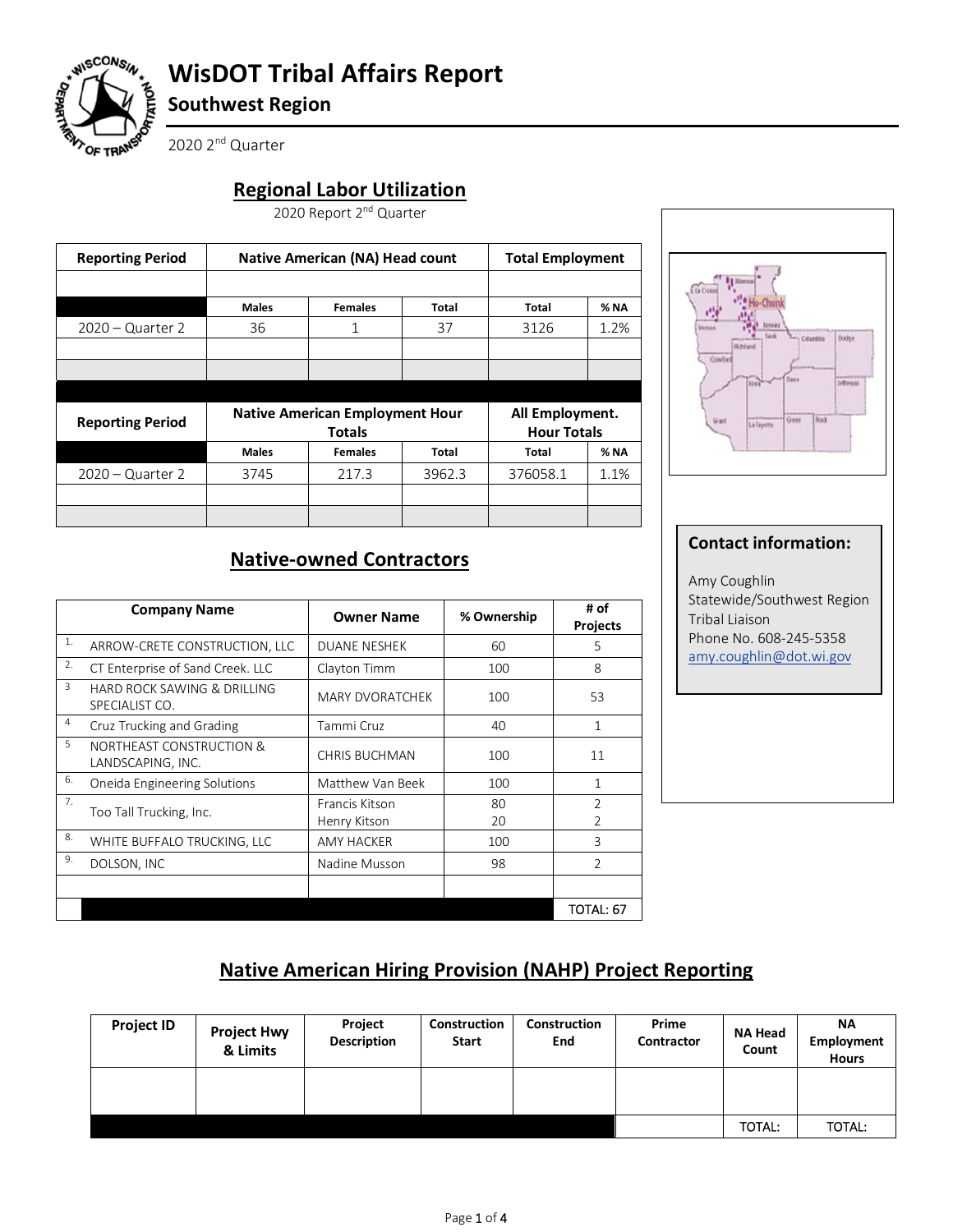# **Southwest Region Projects Updates**

| <b>Hwy &amp; Limits</b>                                              | <b>Tribe/ County</b>     | Est.<br><b>Construction</b><br>Year* | <b>Project Description /</b><br><b>Notes</b>  | Project<br><b>Status</b> | <b>NAHP?</b> | Section 106<br><b>Consultation?</b> | <b>Tribal</b><br><b>Monitor?</b> | <b>Project ID</b> |
|----------------------------------------------------------------------|--------------------------|--------------------------------------|-----------------------------------------------|--------------------------|--------------|-------------------------------------|----------------------------------|-------------------|
| <b>US 12</b><br><b>CTH C-WATERBURY</b><br><b>ROAD</b>                | <b>HO-CHUNK/SAUK</b>     | 2020                                 | <b>RECONSTRUCTION</b>                         | <b>CONST</b>             | <b>YES</b>   |                                     |                                  | 1670-02-77        |
| <b>US 58</b><br><b>COLFAX ST TO STH</b><br>80                        | HO-CHUNK/JUNEAU          | 2021                                 | MILLING/OVERLAY                               | <b>DESIGN</b>            | <b>YES</b>   |                                     |                                  | 6639-05-60        |
| US 39/90 CORRIDOR<br><b>MADISON TO</b><br><b>BELOIT BORDER</b>       | HO-CHUNK/                | <b>ONGOING</b>                       | <b>RECONSTRUCTION</b>                         | <b>CONST</b>             | <b>YES</b>   |                                     |                                  | 1007-12-79/80     |
| <b>IH 90</b><br><b>ISHNALA RD TO</b><br><b>SCHEPPS RD</b>            | <b>HO-CHUNK/SAUK</b>     | 2024                                 | <b>RESURFACE</b>                              | <b>DESIGN</b>            | <b>YES</b>   |                                     |                                  | 1014-00-77        |
| <b>IH 90</b><br><b>CAMP DOUGLAS TO</b><br><b>SEVEN MILE CREEK</b>    | <b>HO-CHUNK/ JUNEAU</b>  | 2023                                 | <b>CONCRETE REPAIR/BRIDGE</b><br><b>REHAB</b> | <b>DESIGN</b>            | <b>YES</b>   |                                     |                                  | 1016-01-61        |
| <b>IH 90</b><br>24 <sup>th</sup> AVE TO MIRROR<br><b>LAKE BRIDGE</b> | <b>HO-CHUNK/ JUNEAU</b>  | 2023                                 | <b>CONCRETE REPAIR/BRIDGE</b><br><b>REHAB</b> | <b>DESIGN</b>            | <b>YES</b>   |                                     |                                  | 1016-01-62        |
| <b>IH 90</b><br><b>MIRROR LAKE</b><br><b>BRIDGE TO STH 33</b>        | <b>HO-CHUNK/ JUNEAU</b>  | 2024                                 | <b>CONCRETE REPAIR/BRIDGE</b><br><b>REHAB</b> | <b>DESIGN</b>            | <b>YES</b>   |                                     |                                  | 1016-01-63        |
| <b>US 12</b><br><b>WHITNEY WAY TO</b><br>IH 39/90                    | <b>HO-CHUNK/DANE</b>     | 2021                                 | <b>RESURFACE</b>                              | <b>DESIGN</b>            | <b>YES</b>   |                                     |                                  | 1206-06-79        |
| <b>WIS 60</b><br>CTH W TO STH 80                                     | <b>HO-CHUNK/RICHLAND</b> | 2022                                 | <b>RESURFACE</b>                              | <b>DESIGN</b>            | <b>YES</b>   |                                     |                                  | 5190-00-70        |
| <b>WIS 60</b><br>STH 80 EAST TO<br><b>SLEEPY HOLLOW RD</b>           | <b>HO-CHUNK/RICHLAND</b> | 2025                                 | <b>RESURFACE</b>                              | <b>DESIGN</b>            | <b>YES</b>   |                                     |                                  | 5190-07-71        |
| <b>WIS 80</b><br><b>WISCONSIN RIVER</b><br><b>BRIDGE TO CTH RC</b>   | <b>HO-CHUNK/RICHLAND</b> | 2021                                 | <b>RESURFACE</b>                              | <b>DESIGN</b>            | <b>YES</b>   |                                     |                                  | 5550-01-60        |
| <b>WIS 173</b><br><b>STH 21 TO COUNTY</b><br><b>LINE ROAD</b>        | <b>HO-CHUNK/ JUNEAU</b>  | 2020                                 | <b>RESURFACE</b>                              | <b>CONST</b>             | <b>YES</b>   |                                     |                                  | 7020-02-60        |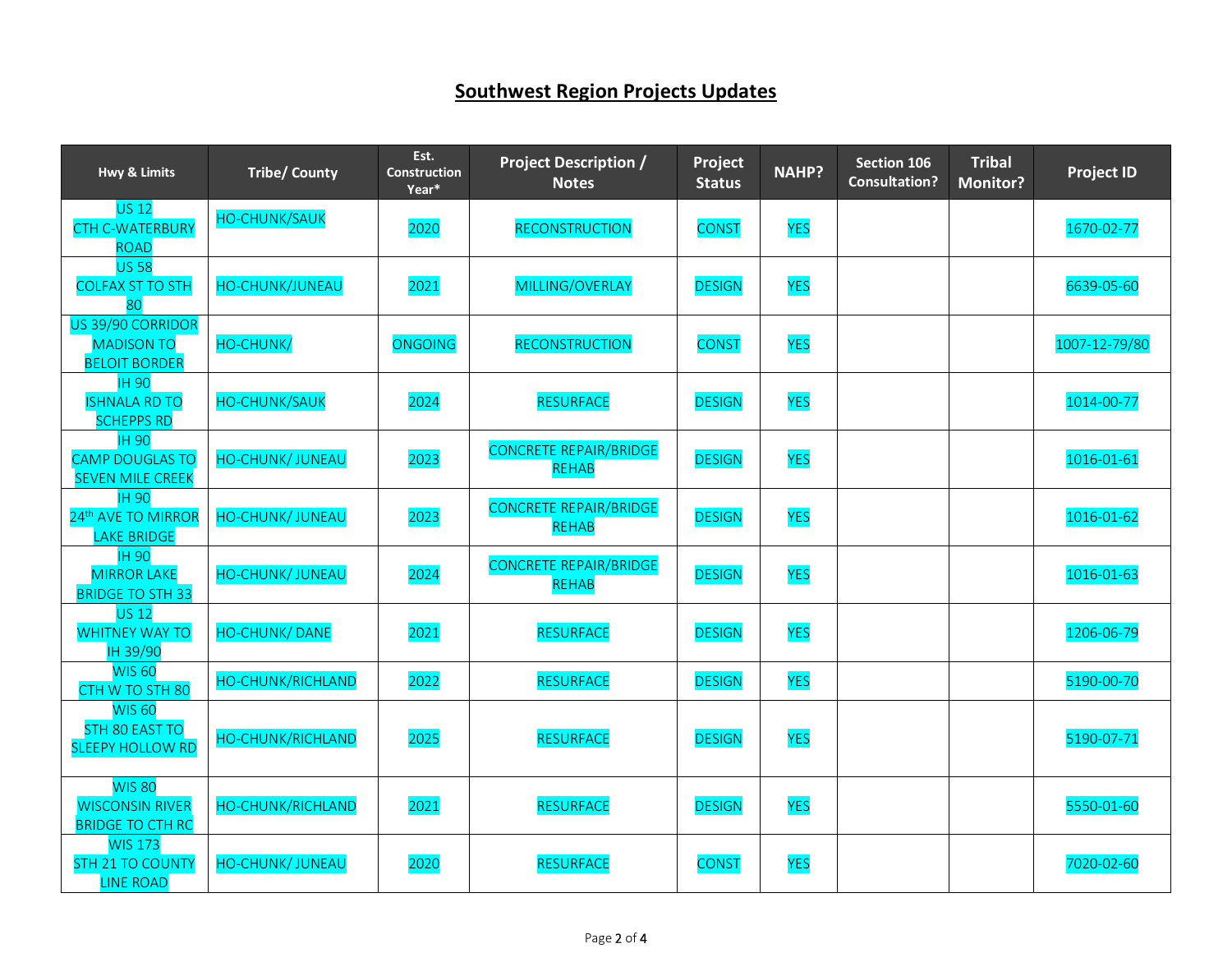| <b>WIS 16</b><br><b>WIS13-BOECK ROAD</b>               | <b>HO-CHUNK/COLUMBIA</b> | 2021               | <b>MILLING/OVERLAY</b> | <b>DESIGN</b> | <b>NC</b> | ۷F۱ | 6130-04-60    |
|--------------------------------------------------------|--------------------------|--------------------|------------------------|---------------|-----------|-----|---------------|
| <b>WIS 21</b><br><b>TOMAH - NECEDAH</b>                | <b>HO-CHUNK/MONROE</b>   | 2026<br>(ADV 2022) | <b>RESURFACE</b>       | <b>DESIGN</b> | YE:       |     | 7010-01-33/63 |
| <b>WIS 131</b><br><b>READSTOWN -</b><br><b>ONTARIO</b> | Ho-Chunk/VERNON          | 2026<br>(ADV 2025) | <b>RECONSTRUCTION</b>  | <b>CONST</b>  | YE:       |     | 1206-06-78    |

Green denotes project "on or partially on tribal lands"; blue denotes project is touching / adjacent to tribal land boundary

*Note*: The project list above is not exhaustive. It represents projects that may be of particular interest to tribes due to location or scope. More comprehensive project lists and details can be found here: http://wisconsindot.gov/Pages/projects/6yr-hwy-impr/proj-info/default.aspx. Projects are subject to change based on funding availability and other system needs.

\* Construction year is an estimation. Due to budget changes or design process challenges, some of the out-year projects may be moved from the scheduled construction year listed here. More projects may be added to this list in an accelerated process dependent upon available funding.